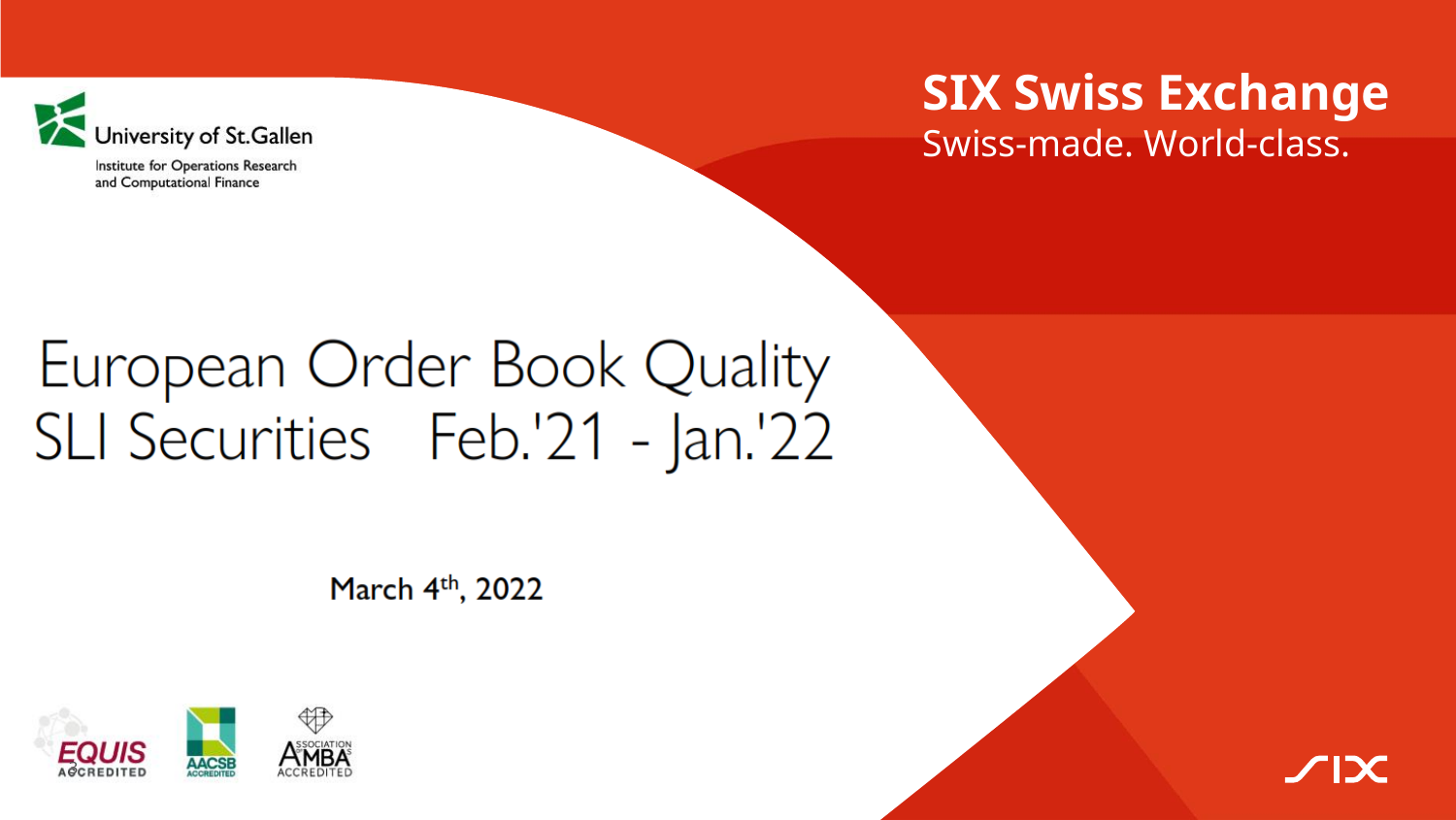# Contents

- $\leq$  **Motivation**
- Evaluated metrics (EBBO + ARS)
- Results EBBO (European Best Bid Offer)
- $\leq$  Results ARS (Average Relative Spread)
- $\le$  Individual comparison (SSX CLOB) SLI30
- $\le$  Individual comparison (SSX CLOB) buckets
- $\le$  Individual comparison (SSX CLOB+EBBO) SLI30

**1**

**& Contact** 

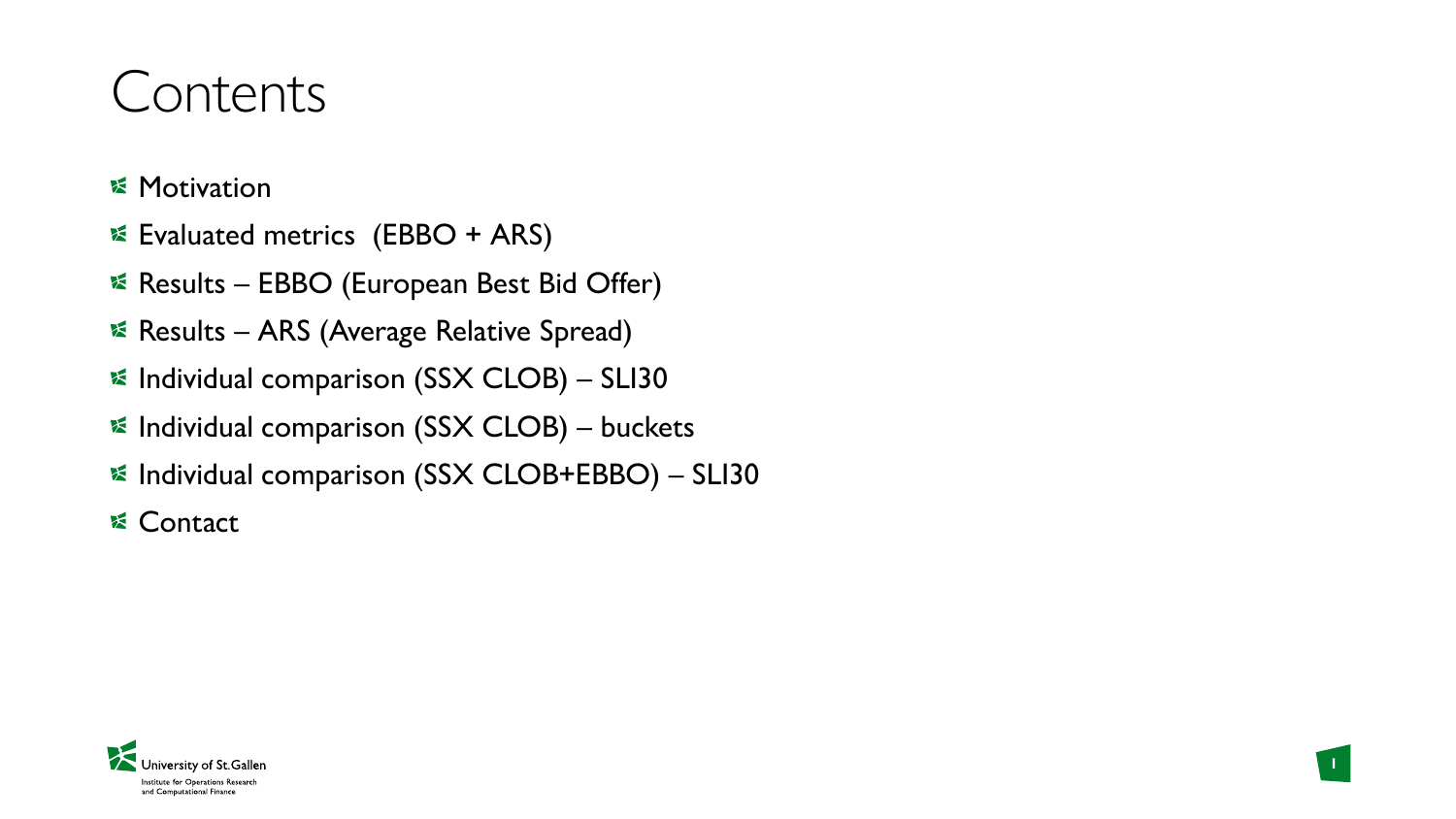### **Motivation**

The measures taken by the Federal Department of Finance FDF to protect the Swiss stock exchange infrastructure, which came into force in July 2019 in response to the withdrawal of the stock exchange equivalence by the European Commission, had at that time prevented the trading of Swiss shares on EU-based stock exchanges.

Since the beginning of February 2021, the mutual recognition of UK and CH stock exchange regulations has opened a new chapter for the trading of Swiss listed securities.

We have taken this revived competitive situation as an opportunity to analyze the quality of the order books of SIX and four UK-based Multilateral Trading Facilities (MTF) for the 30 securities forming the *Swiss Leader Index* (SLI). For this purpose, we used continuous trading granular tick data of lit order books provided by BMLL for the period Feb. 2021 – Jan. 2022.

#### **Management summary**

An initial comparison with monthly aggregated metrics for EBBO and ARS for the SLI30 instruments show SIX mostly in a clear lead, especially when SIX's "Swiss EBBO" order book is considered.

A more detailed analysis based on single instruments and trading days through an individual comparison of the metrics between SIX's main CLOB order book and the competing order books at CBOE BXE, CBOE CXE, TRQX and Aquis, reveal a rising competitiveness especially for CBOE CXE and Aquis since mid of 2021. Whereby even the top 10 most liquid instruments are affected by this observation.

However, when SIX's "Swiss EBBO" is also considered within this individual comparison, SIX outperforms its competitors significantly.

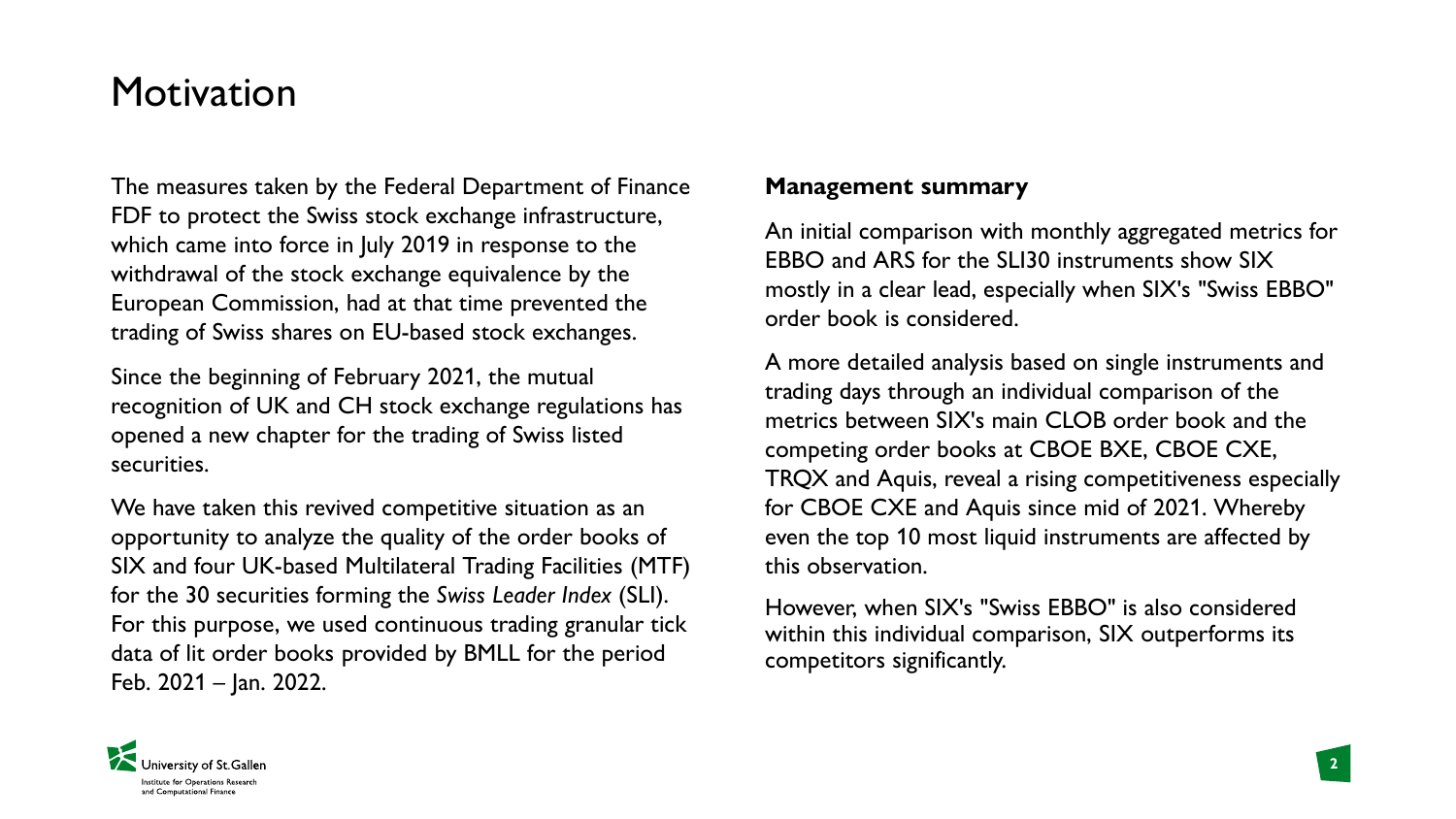### Evaluated Metrics

The quality of the single securities' order books is evaluated by means of two measures:

#### **European Best Bid and Offer (EBBO) presence:**

For each trading day and security, we compare the average best prices of all venues under consideration (including SIX) and measure the time duration over which a given MTF offers simultaneously the best bid and offer prices across all venues' limit order books. This duration taken relative to the overall continuous trading time defines the EBBO presence proportion, denominated in %.

Aggregation towards the SLI index level and towards the monthly granularity for the EBBO metric is carried out by averaging the (equally weighted) securities.

#### **Average Relative Spread (ARS):**

The ARS (denominated in bps) captures the time-weighted average of the relative spread of a single security over each trading day. By measuring the deviation from the idealistic mid-price, this indicator provides an important cost measure to market participants.

Aggregation towards the SLI index level and towards the monthly granularity for the ARS metric is carried out by averaging the securities weighted by the total turnover of the security across all venues.

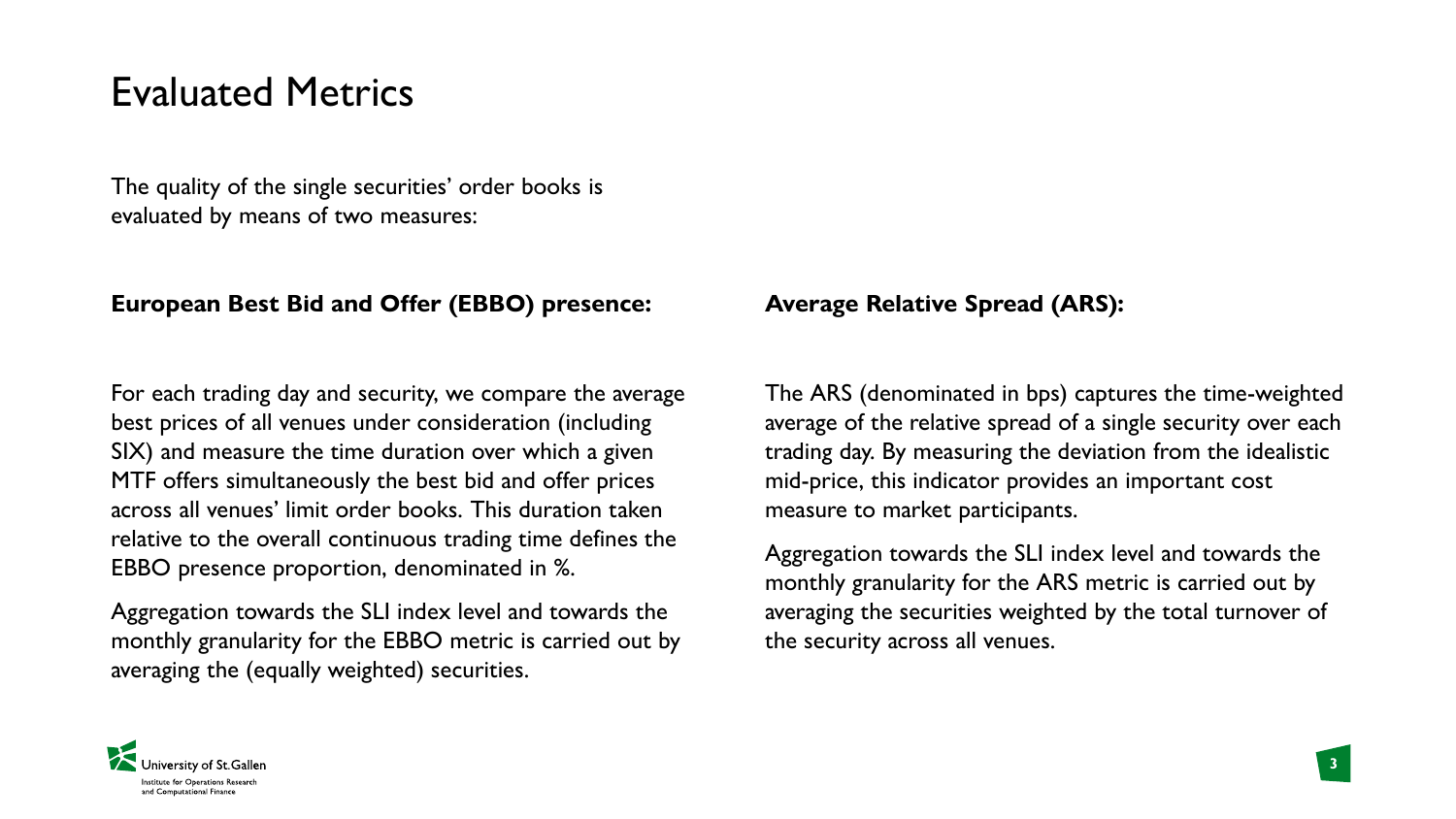### Results – EBBO

The EBBO metric of SIX's Central Limit Order Book (SSX CLOB) gradually declines from 90% in early 2021 to 78.3% in January 2022.

A rising trend of EBBO-competitiveness for Aquis and CBO CXE can be observed over the course of 2021. CBOE BXE and TRQX are not competitive with respect to this metric.

Merging SIX's CLOB book with its "Swiss EBBO" book (SSX CLOB+EBBO) shows noticeably higher EBBO metric results for SIX, yielding close to 99% since April 2021.

This permits the conclusion that the liquidity providers are effectively placing Europe-wide competitive quotes into the "Swiss EBBO". However, not all market participants do have access to this order book.





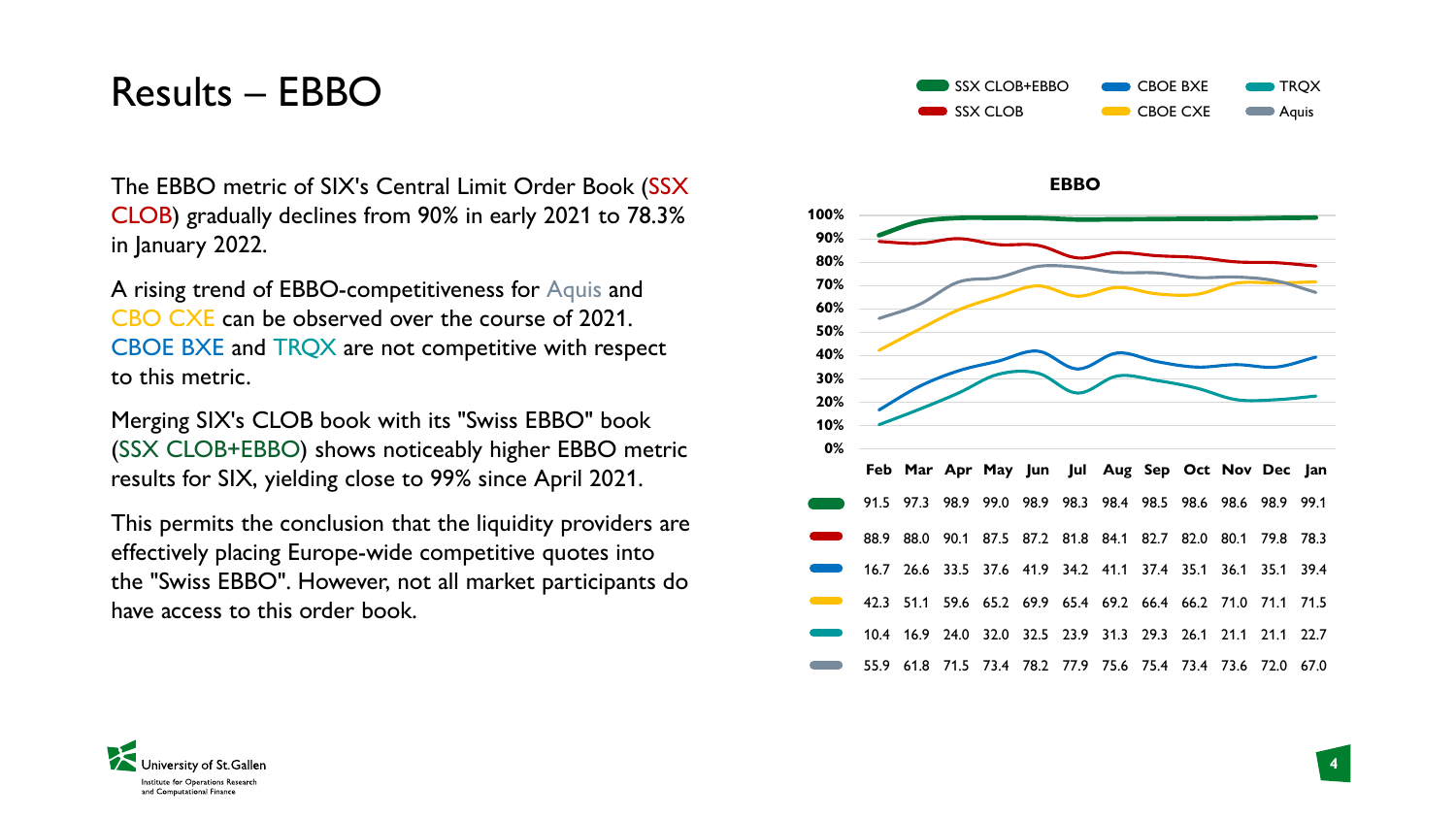### Results – ARS

In general, large and volatile bid-offer spreads are an evident indication for lower order book liquidity.

With respect to ARS, both order books SSX CLOB and SSX CLOB+EBBO remain stable at a level below 5 bps at least for the aggregated ARS metrics. The effect of SIX's EBBO order book is less extensive for the ARS metric than it is for the EBBO metric.

CBOE CXE and Aquis follow closely with ARS values between 4.5 and 5.7 bps since May 2021. Competitiveness of these two MTFs had increased continuously until September 2021.

CBOE BXE and TRQX show significantly higher ARS metrics accompanied by a higher volatility throughout the whole investigated time period. The outliers in Feb 2021 are induced by a warmup phase during first days of trading the SLI titles after the mutual recognition of UK and CH stock exchange regulations.





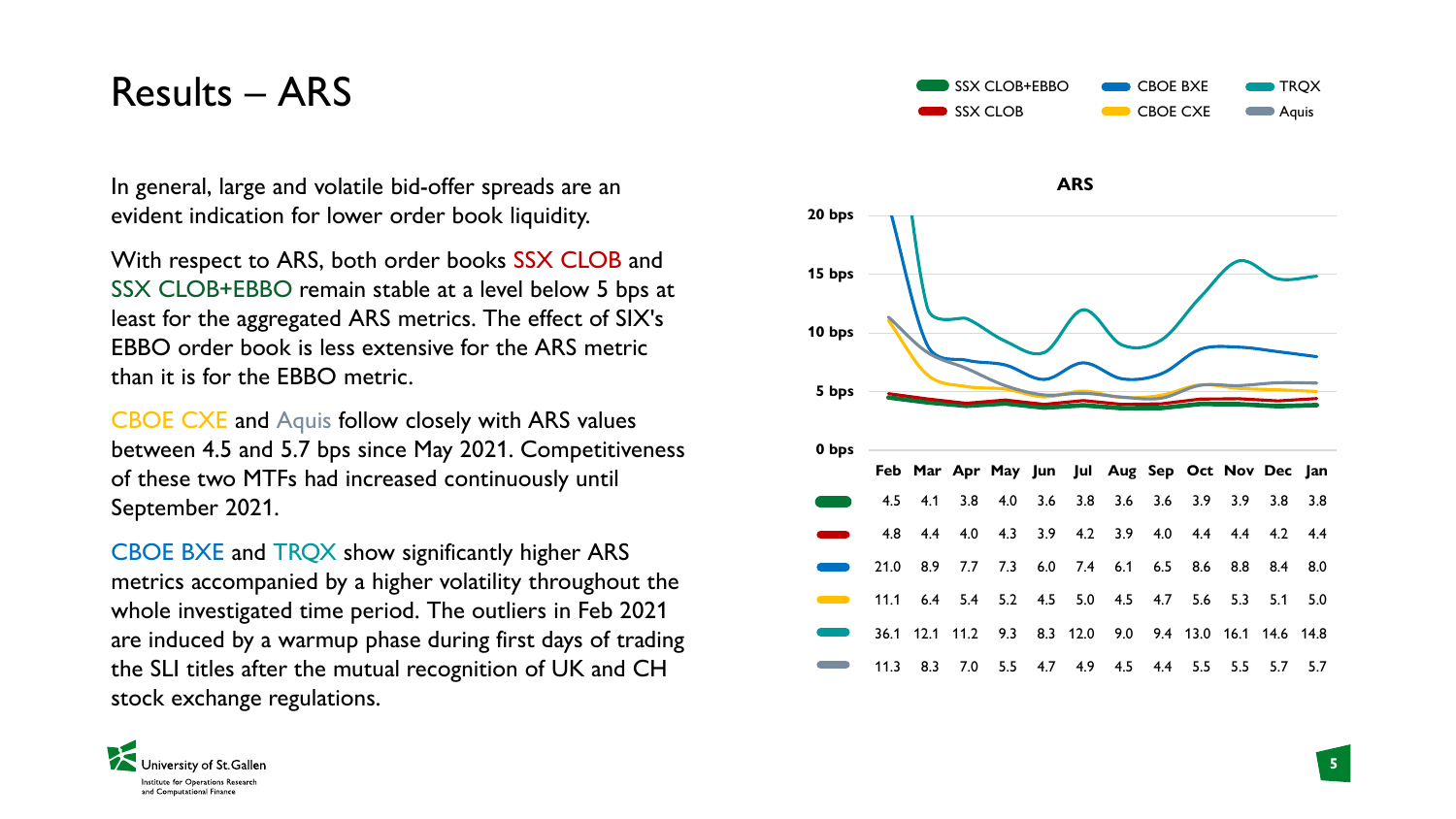### Individual comparison (SSX CLOB) – SLI30



Individual comparisons are performed by contrasting the resulting metric value for a single instrument on a single trading day and counting how many times a competing venue performed better than SSX CLOB order book. All SLI30 instruments have been considered in total and separately in buckets of 10 instruments ranked by total turnover.

#### **Example for EBBO:**

In January 2022 CBOE CXE had a better (higher) EBBO than the SSX CLOB order book for a given instrument and trading day in 34.3% of the cases.

### **Example for ARS:**

• In January 2022 CBOE CXE had a better (lower) ARS than the SSX CLOB order book for a given instrument and trading day in 24.1% of the cases.





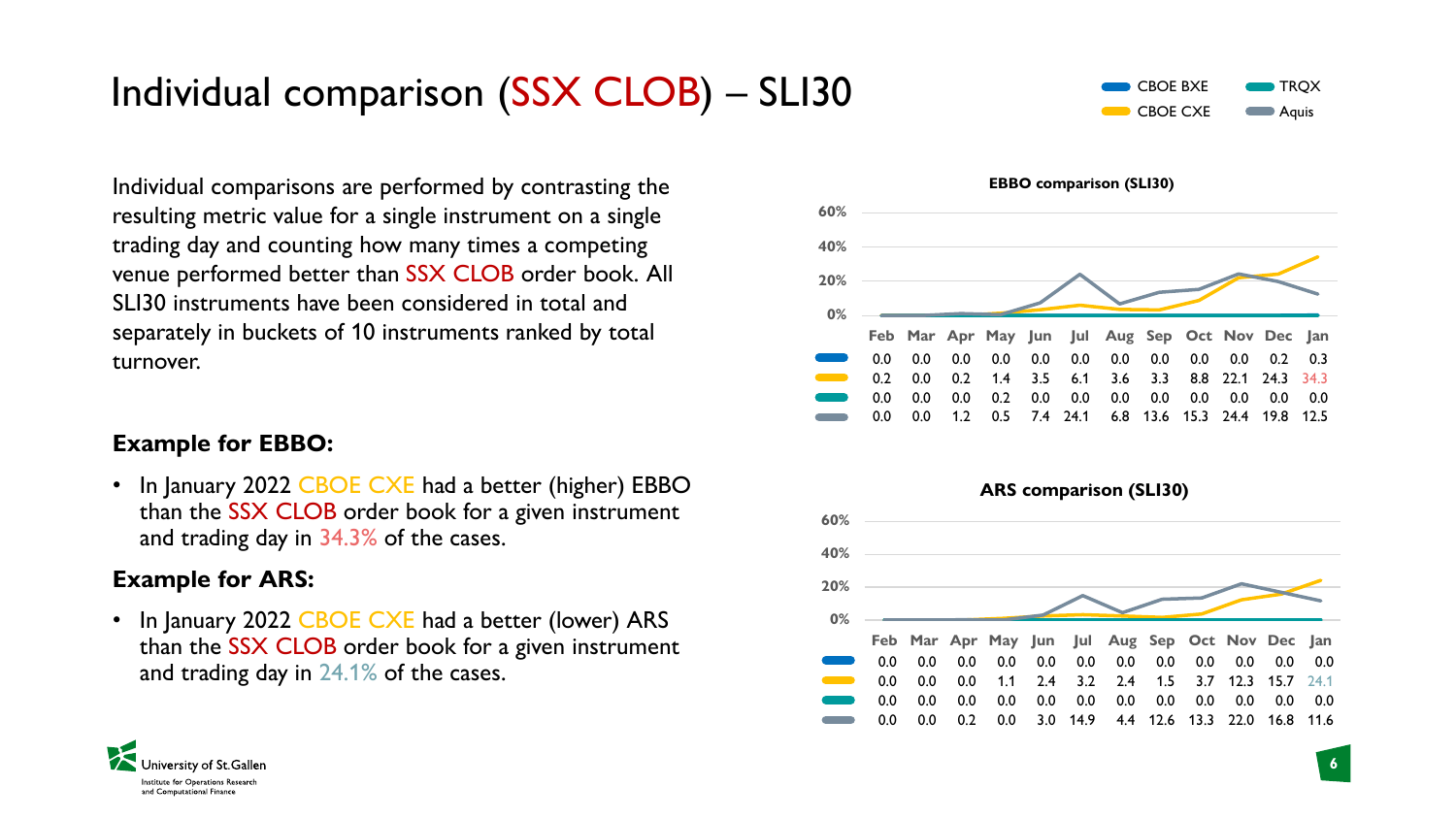### Individual comparison (SSX CLOB) – buckets

University of St.Gallen Institute for Operations Research and Computational Finance



**7**



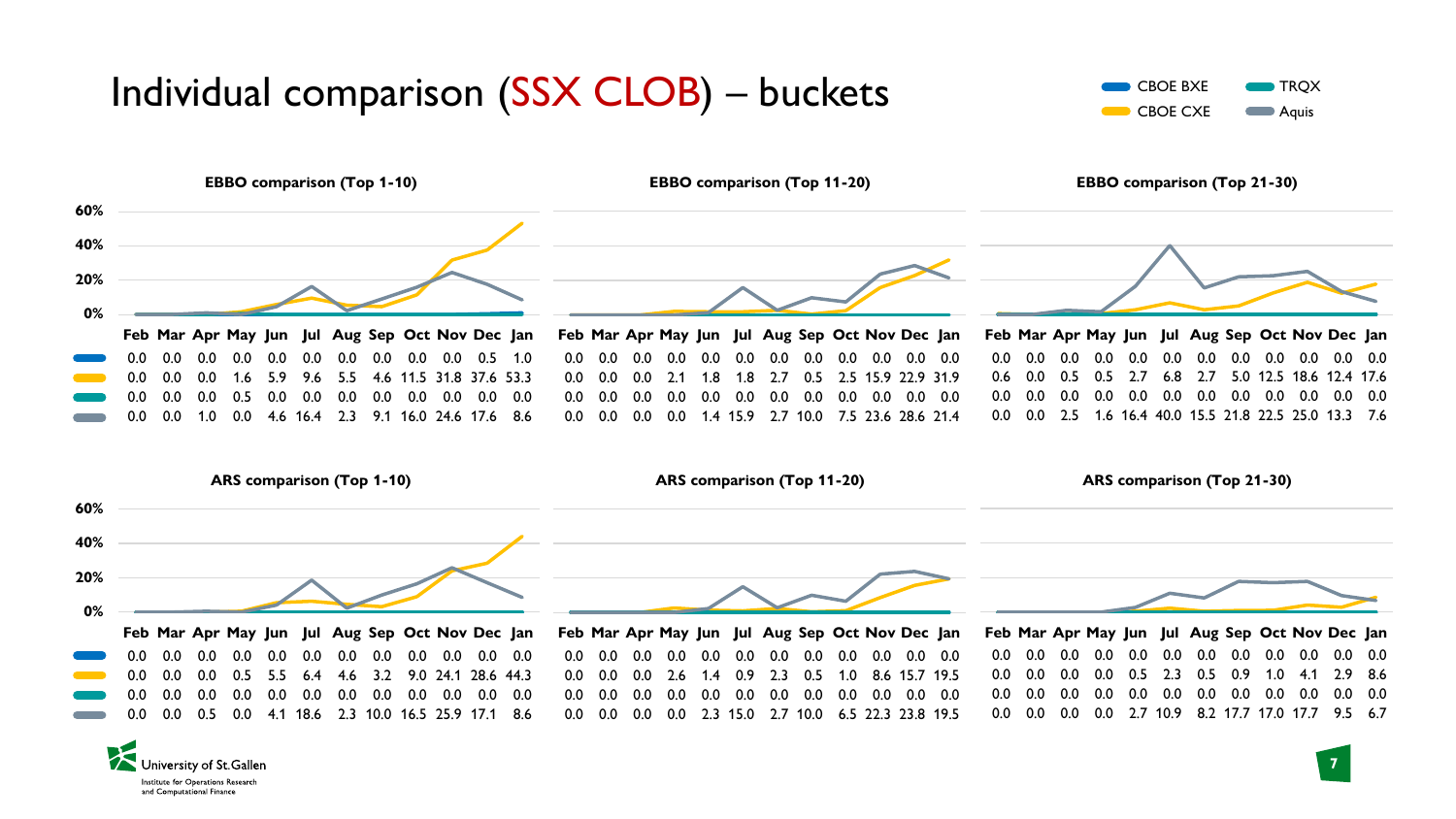

Individual comparison (SSX CLOB+EBBO) – SLI30

CBOE BXE CBOE CXE **TRQX Aguis** 

Results for individual comparisons between SIX's merged order book SSX CLOB+EBBO show a completely different picture. For both metrics, the comparisons consistently reveal noticeably lower proportions of the cases where the competing MTF is better than SSX CLOB+FBBO.

Note the different scaling on the y-axis!

#### **Example for EBBO:**

• In July 2021 Aquis had a better (higher) EBBO than the SSX CLOB+EBBO order book for a given instrument and trading day in 0.45% of the cases.

#### **Example for ARS:**

• In July 2021 Aquis had a better (lower) ARS than the SSX CLOB+EBBO order book for a given instrument and trading day in 0.45% of the cases.